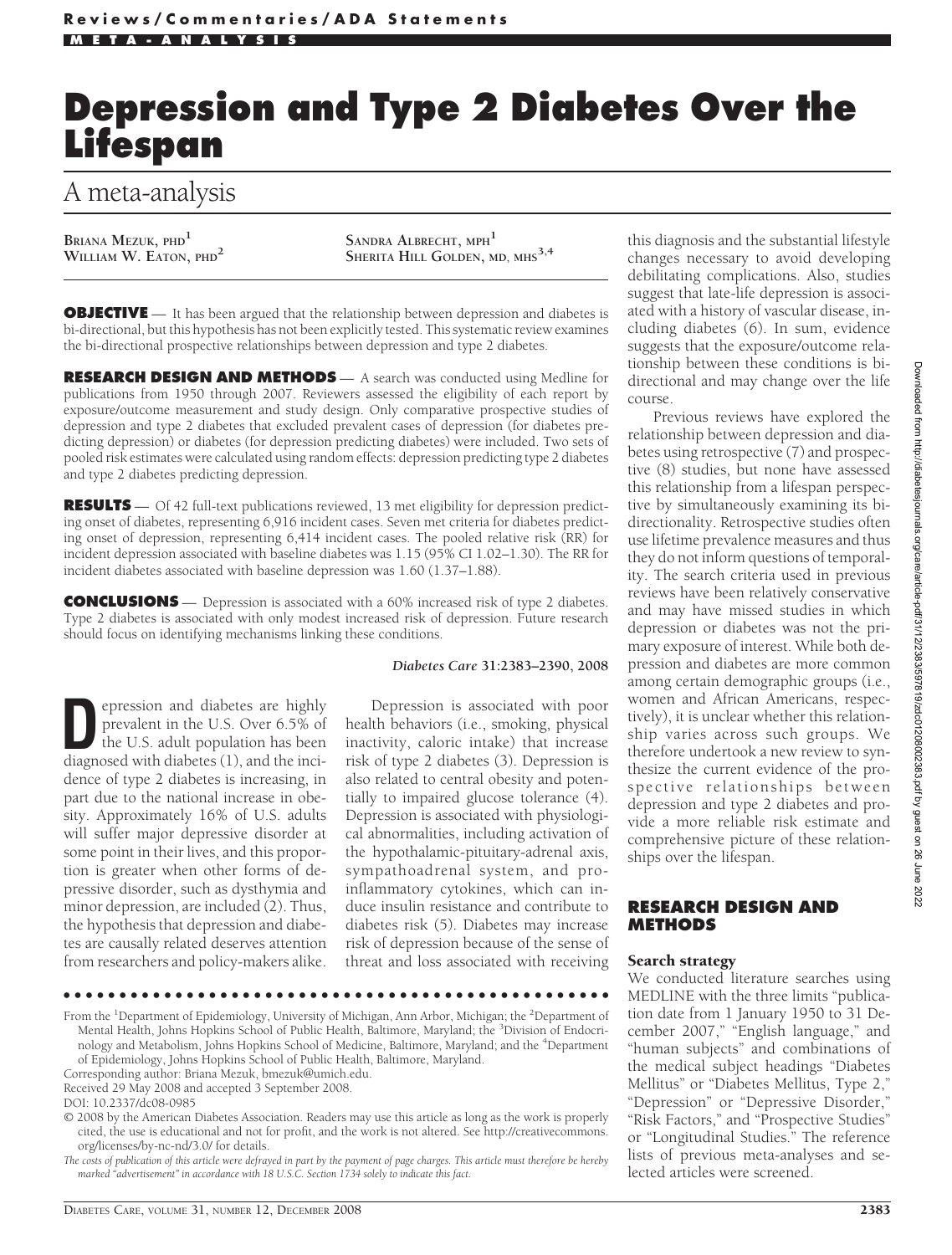#### **Table 1—***Comparative prospective studies of depression and incident type 2 diabetes*

| Author                    | Follow-up    | Incident n/<br>Total n | Sample source    | Sample<br>composition*                          |
|---------------------------|--------------|------------------------|------------------|-------------------------------------------------|
| Eaton et al. (17)         | 13 years     | 89/1,920               | Population based | Age: $\geq$ 18 years<br>63% F<br>34% B          |
| Kawakami et al. (26)      | 8 years      | 41/2,380               | Occupation based | Age: $\geq$ 18 years<br>Only men<br>100% A      |
| Stellato et al. (21)      | 9 years      | 54/1,156               | Population based | Age: 40-70 years<br>Only men<br>97% W           |
| Carnethon et al. (18)     | 15.6 years   | 369/6,190              | Population based | Age: 25-74 years<br>59% F<br>15% B              |
| Arroyo et al. (14)        | 4 years      | 973/72,178             | Occupation based | Age: 45-72 years<br>Only women<br>$\sim$ 100% W |
| Everson-Rose et al. (19)  | 3 years      | 96/2,662               | Population based | Age: 42-52 years<br>Only women<br>47% W         |
| Golden et al. (22)        | 6 years      | 721/11,615             | Population based | Age: 48-67 years<br>56% F<br>22% B              |
| Kumari et al. (27)        | $10.5$ years | 361/10,308             | Occupation based | Age: 35-55 years<br>44% F<br>$\sim$ 95% W       |
| Palinkas et al. (28)      | 8 years      | 79/971                 | Population based | Age: $\geq 50$ years<br>57% F<br>100% W         |
| van den Akker et al. (20) | 15 years     | 3,245/68,004           | Clinic network   | Age: ≥20 years<br>58% F                         |
| Mallon et al. (23)        | 12 years     | 88/2,663               | Population based | Age: 45-65 years<br>53% F                       |
| Carnethon et al. (24)     | 8 years      | 147/4,681              | Population based | Age: $\geq 65$ years<br>59% F<br>13% B          |
| Engum $(25)$              | 10 years     | 653/37,291             | Population based | Age: $\geq$ 30 years<br>55% F                   |

\*Racial/ethnic composition not provided for some studies: A, Asian; B, African American; F, female; W, non-Hispanic white. BDI, Beck Depression Inventory; CES-D, Centers for Epidemiologic Studies Depression Scale; FPG, fasting plasma glucose; MRD, medical record diagnosis; OGTT, 75-g oral glucose tolerance test; SHBG, sex hormone–binding globulin. †Selected estimate refers to estimate that is most closely adjusted for only demographic characteristics (age, sex, race/ethnicity, socioeconomic indicators, and marital status) and is the estimate used in the pooled analyses and are depicted in Figure 1. Estimates for Mallon et al. (23) and Kumari et al. (24) derived from pooled random-effects models across sex.

#### Selection criteria

To be included, a report had to *1*) have a prospective design, *2*) include cases of probable type 2 diabetes (i.e., studies that examined only type 1 diabetes or diabetes before age 30 years were excluded), *3*) provide enough data to generate a relative risk estimate, and *4*) exclude prevalent cases of either depression (for diabetes predicting depression onset) or diabetes (for depression predicting diabetes onset). In the event of multiple publications,

only the most recent manuscript for a particular study population was included.

#### Data extraction

Two reviewers used a custom data abstraction form to evaluate and summarize selected articles. Abstracted information included authors, year, location, source of participants, sample composition, assessment of diabetes/depression, and matching and/or statistical adjustment for potential confounders. If multiple risk estimates (with error measurements) were presented in a given manuscript (e.g., nested multivariable models), the estimate that most closely adjusted for only demographic characteristics (e.g., age, sex, race, socioeconomic indicators, and marital status/household composition) was selected. We chose this approach because some studies adjusted for prominent effect modifiers (i.e., family history, health behaviors, adiposity) while others did not, and thus the interpretation of the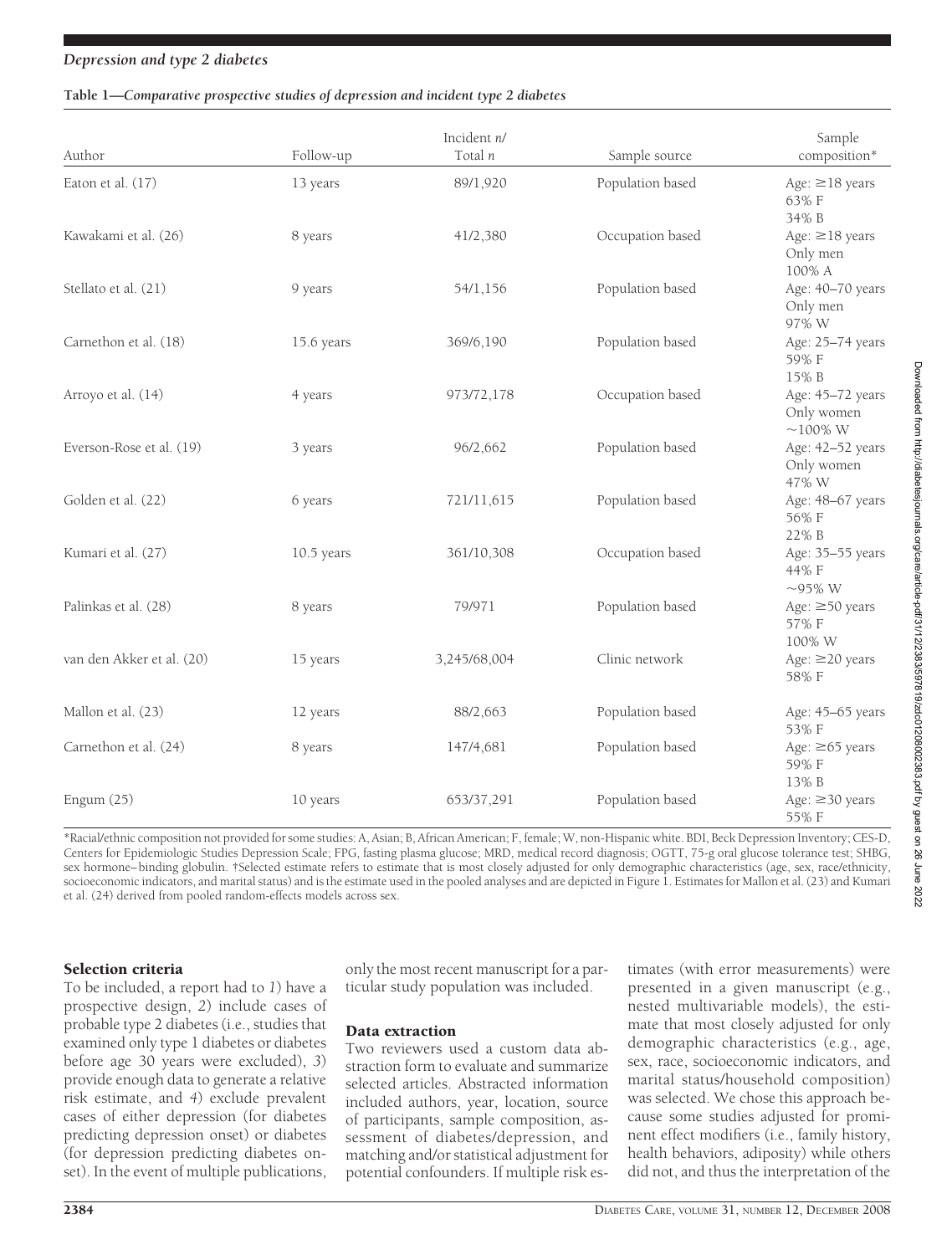# **Table 1—***Continued*

| Depression assessment                                                         | Diabetes assessment                    | Selected estimate<br>(95% CI)† | Statistical adjustment for selected<br>estimate†                                                      |
|-------------------------------------------------------------------------------|----------------------------------------|--------------------------------|-------------------------------------------------------------------------------------------------------|
| Diagnostic Interview Schedule                                                 | Self-report                            | $2.23(0.90 - 5.55)$            | Age, sex, race, and BMI                                                                               |
| Zung Self-Report Depression Scale                                             | OGTT                                   | $2.32(1.06 - 5.08)$            | Age                                                                                                   |
| CES-D                                                                         | Self-report                            | $3.09(1.34 - 7.12)$            | Free testosterone, SHBG, hypertension,<br>heart disease, and BMI                                      |
| General Well-Being Scale                                                      | Self-report, MRD, death<br>certificate | $2.52(1.73 - 3.67)$            | Age, race, and sex                                                                                    |
| Short-Form 36                                                                 | Self-report                            | $1.55(1.27-1.90)$              | Age                                                                                                   |
| CES-D                                                                         | Self-report, FPG                       | $1.66(1.05-2.61)$              | Age, study site, race, education, and<br>medication use                                               |
| Vital Exhaustion Questionnaire                                                | Self-report, FSG                       | $1.63(1.31-2.02)$              | Age, sex, race, study site, and<br>education                                                          |
| General Health Questionnaire                                                  | Self-report, OGTT                      | $1.14(0.83 - 1.57)$            | Age, sex, length of follow-up, ethnicity,<br>electrocardiogram abnormalities,<br>and employment grade |
| <b>BDI</b>                                                                    | OGTT, FPG, non-FPG                     | $2.50(1.29 - 4.87)$            | Age, sex, physical activity, and BMI                                                                  |
| International Classification of Health Problems<br>in Primary Care (ICHPPC-2) | <b>MRD</b>                             | $1.04(0.84 - 1.28)$            | Age, sex, BMI, socioeconomic status,<br>and interaction of<br>depression*age*sex                      |
| Self-reported dysphoria                                                       | Self-report                            | $1.47(0.48 - 4.47)$            | Age                                                                                                   |
| CES-D                                                                         | Diabetes medication<br>use or FPG      | $1.63(1.12 - 2.36)$            | Age, race, and sex                                                                                    |
| Anxiety and Depression Index                                                  | Self-report, confirmed<br>with FPG     | $1.51(1.27-1.80)$              | Age, sex, education, and marital status                                                               |

pooled value using the most-adjusted estimates from each study is misleading, for it is neither an estimate of the direct nor the total effect (9).

#### Statistical analysis

The estimate from each study was used to generate a pooled relative risk using random effects. Two separate analyses were conducted: depression predicting type 2 diabetes and type 2 diabetes predicting depression. Random-effects modeling explicitly accounts for unmeasured variability across the values using the DerSimonian and Laird method, resulting in a pooled estimate with a wider confidence interval relative to the fixed-effects models (10). We evaluated heterogeneity in the estimates using the Cochrane Q statistic. If a study only presented stratified risk estimates (i.e., by sex), these estimates were combined using random effects and then that pooled estimate was used for the meta-analysis. For studies that presented graded relationships (e.g., low, medium, high depressive symptoms), only the estimate for the highest category was selected. Forest plots of the estimates and 95% CIs, with the weight of each point estimate indicated by the relative size of the marker, were used to visualize the range of effects. We used subgroup analyses to explore potential variability in the relationships by demographic characteristics (e.g., age, sex, race) and conducted sensitivity analyses to assess the robustness of our results (11). We used Egger's test and funnel plots to assess publication bias. If such bias was evident, we used the trim and fill approach (12) to generate a pooled estimate that accounted for the unpublished negative findings. All analyses were conducted using Stata v9.0 (StataCorp, College Station, TX), and statistical significance was set a priori at  $P \leq 0.05$ .

# **RESULTS**

#### Study selection

A total of 21,190 original-research articles were retrieved by the searches (the titles of which were examined by two independent reviewers). Manuscripts that did not reference either depression or diabetes in the title (or specifically referred to type 1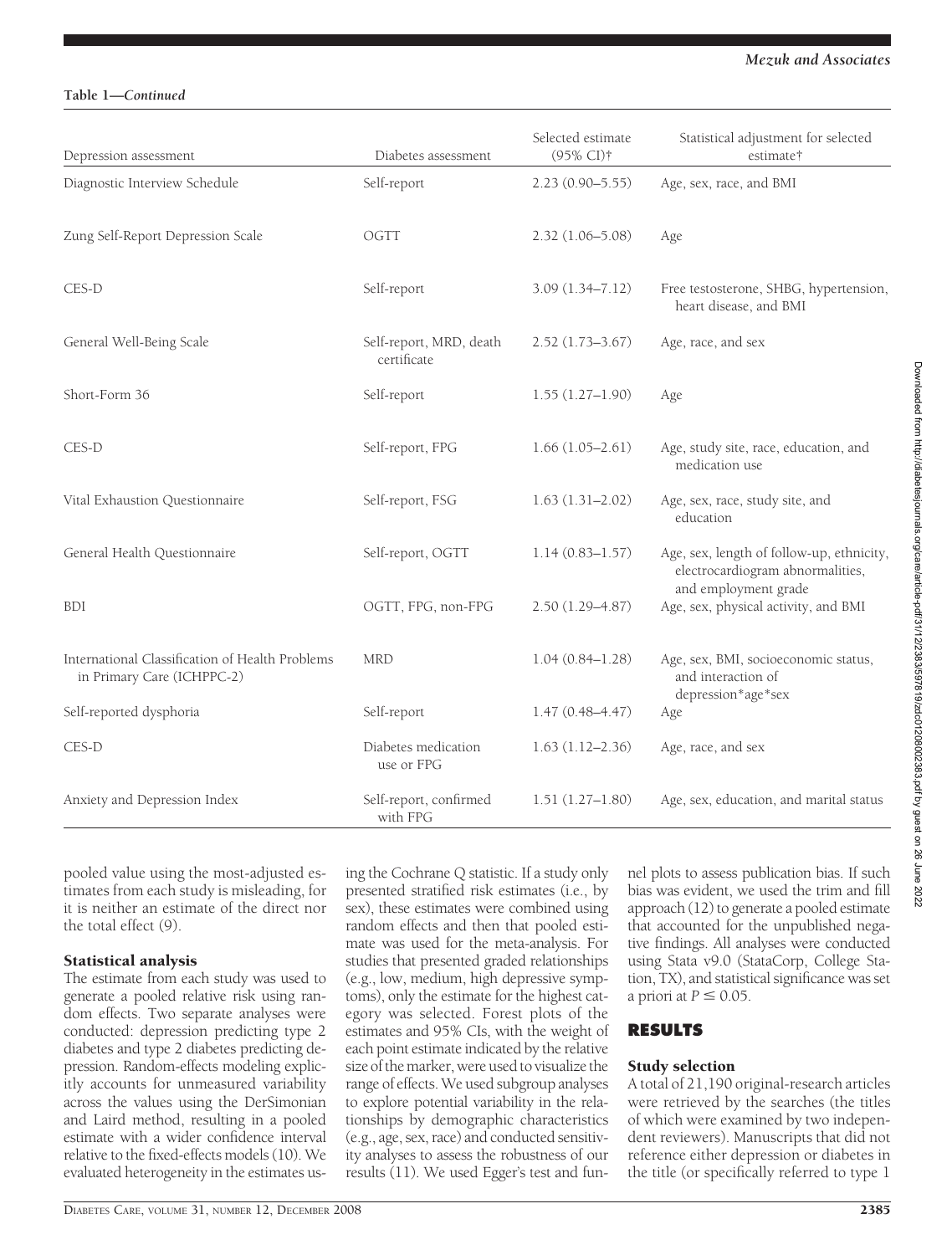|                          |           |                            | Table 2—Comparative prospective studies of type 2 diabetes and incident depression |                                         |                                                                                                                                    |                                                                                                                                                                                                                                                                                                                                                                                                                                                                                                                                                                                                                                                            |                                |                                                                                                                                                    |
|--------------------------|-----------|----------------------------|------------------------------------------------------------------------------------|-----------------------------------------|------------------------------------------------------------------------------------------------------------------------------------|------------------------------------------------------------------------------------------------------------------------------------------------------------------------------------------------------------------------------------------------------------------------------------------------------------------------------------------------------------------------------------------------------------------------------------------------------------------------------------------------------------------------------------------------------------------------------------------------------------------------------------------------------------|--------------------------------|----------------------------------------------------------------------------------------------------------------------------------------------------|
| Author (year)            | Follow-up | Incident $n/$<br>Total $n$ | Sample source                                                                      | composition*<br>Sample                  | Depression assessment                                                                                                              | Diabetes assessment                                                                                                                                                                                                                                                                                                                                                                                                                                                                                                                                                                                                                                        | Selected estimate<br>(95% CI)† | Statistical adjustment<br>of selected estimate <sup>†</sup>                                                                                        |
| Palinkas et al. (28)     | 8 years   | 118/971                    | Population-based                                                                   | Age: $\geq$ 50 years<br>100% W<br>57% F | BDI                                                                                                                                | tolerance test, FPG,<br>75-g oral glucose<br>non-FPG                                                                                                                                                                                                                                                                                                                                                                                                                                                                                                                                                                                                       | $0.73(0.41 - 1.30)$            | activity, and BMI<br>Age, sex, physical                                                                                                            |
| Polsky et al. (37)       | 6 years   | 571/8,387                  | Population-based                                                                   | Age: 51-61<br>years<br>87% W<br>52%F    | CES-D                                                                                                                              | Self-report                                                                                                                                                                                                                                                                                                                                                                                                                                                                                                                                                                                                                                                | 1.17 (0.98-1.41)               | CES-D, and chronic<br>Age, sex, race, marital<br>disability, baseline<br>status, education,<br>self-rated health,<br>wealth, income,<br>conditions |
| Brown et al. (38)        | 12 years  | 2,534/88,776               | Population-based<br>health care<br>registry                                        | Age: $\geq$ 20 years<br>53% F           | 1) Rx for antidepressant<br>related claim (ICD-9<br>and 2) depression-<br>code 296, 309, or<br>311) within $\pm$ 3<br>months of Rx | 1) Two or more diabetes-<br>related claims within a<br>2-year period (ICD-9<br>hospitalization, or 3)<br>diabetes-related<br>code 250), or 2<br>hypoglycemic                                                                                                                                                                                                                                                                                                                                                                                                                                                                                               | $1.04(0.94 - 1.15)$            | cancer and vascular<br>disease, and insulin<br>comorbid arthritis,<br>Age, sex, number of<br>MD visits,<br>use                                     |
| de Jonge et al. (30)     | 5 years   | 231/4,803                  | Population-based                                                                   | Age: $\geq$ 55 years<br>58% F           | GMS-AGECAT                                                                                                                         | prescription<br>Self-report                                                                                                                                                                                                                                                                                                                                                                                                                                                                                                                                                                                                                                | $1.42(1.04 - 1.93)$            | Age and sex                                                                                                                                        |
| Kim et al. (29)          | 2 years   | 63/521                     | Population-based                                                                   | Age: $\ge 65$ years<br>100% A<br>55% F  | GMS-AGECAT                                                                                                                         | Self-report                                                                                                                                                                                                                                                                                                                                                                                                                                                                                                                                                                                                                                                | $1.0(0.4-2.5)$                 | Unadjusted                                                                                                                                         |
| Engum (25)               | 10 years  | 2,303/7,291                | Population-based                                                                   | Age: $\geq$ 30 years<br>55%F            | Depression subscale<br>Hospital Anxiety and<br>Depression Scale-                                                                   | Self-report, confirmed<br>with FPG                                                                                                                                                                                                                                                                                                                                                                                                                                                                                                                                                                                                                         | $1.24(0.78 - 1.98)$            | and marital status<br>Age, sex, education,                                                                                                         |
| Maraldi et al. (39)      | 5.9 years | 594/2,522                  | Population-based                                                                   | Age: 70-79<br>years<br>56% W<br>48% F   | CES-D or self-reported<br>antidepressant use                                                                                       | medication use or FPG<br>Self-report diagnosis/<br>hypoglycemic                                                                                                                                                                                                                                                                                                                                                                                                                                                                                                                                                                                            | $1.31(1.07 - 1.61)$            | and baseline CES-D<br>Adjusted for age, sex,<br>race, study site,                                                                                  |
| is depicted in Figure 1. |           |                            |                                                                                    |                                         |                                                                                                                                    | *Racial/ethnic composition not provided for some studies: A, Asian; B, African American; F, female; W, non-Hispanic white. BDI, Beck Depression Inventory; CES-D, Centers for Epidemiologic Studies Depression<br>Scale; FPG, fasting plasma glucose; GMS-AGECAT, Geriatric Mental State B3 diagnostic schedule with application of the Automated Geriatric Examination for Computer-Assisted Taxonomy algorithm. †Selected<br>estimate refers to estimate that is most closely adjusted for only demographic characteristics (age, sex, race/ethnicity, socioeconomic indicators, and marital status) and is the estimate used in the pooled analyses and |                                |                                                                                                                                                    |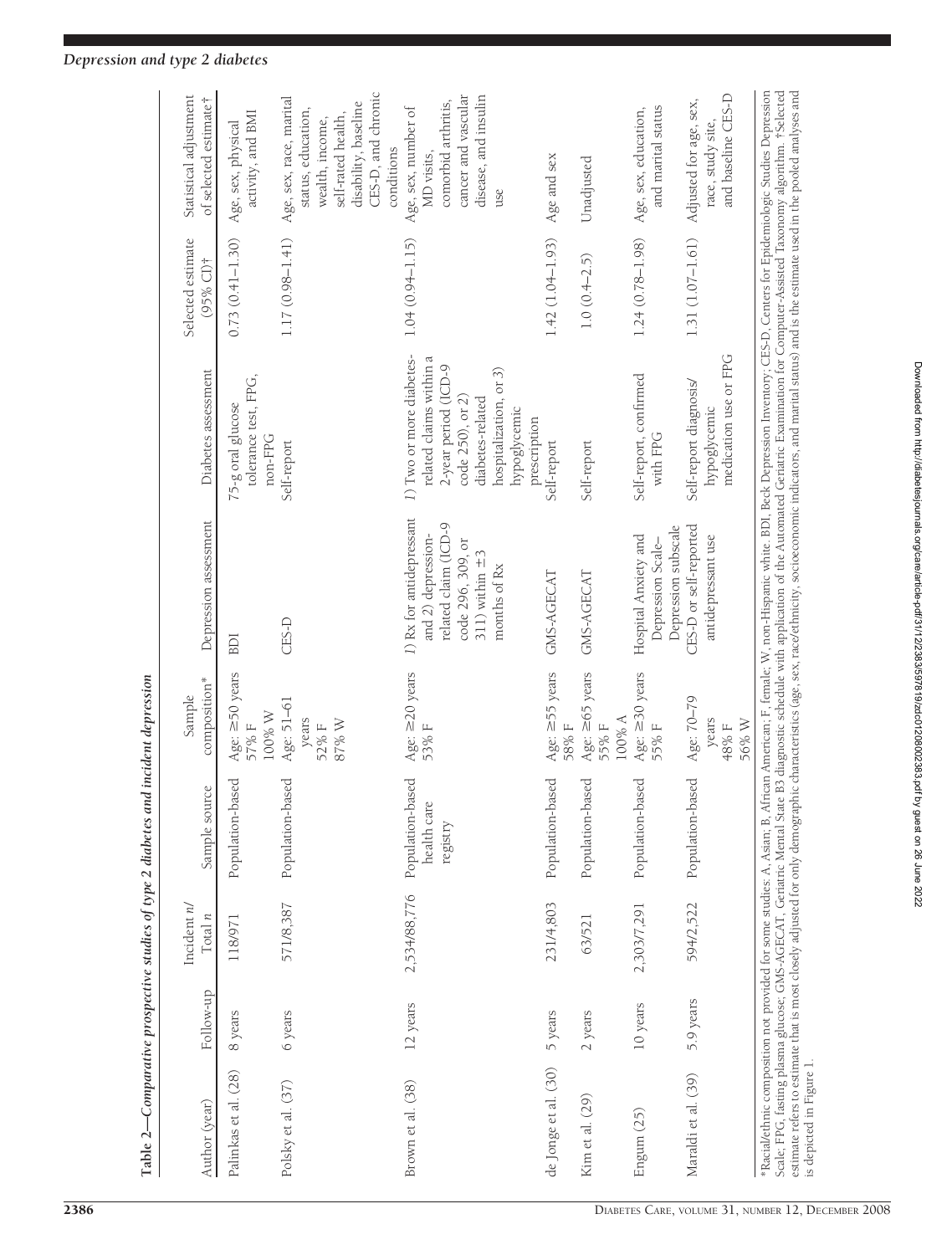

Figure 1—*Forest plot of prospective studies of depression and type 2 diabetes.* A*: Baseline depression predicting incident type 2 diabetes.* B*: Baseline diabetes predicting incident depression.*

diabetes) were excluded at this phase, and titles that referred to "development," "risk/incidence," or "comorbidity/cooccurrence" and similar terms were selected for additional review  $(n = 1,168)$ . From this set, 42 articles were retrieved for full abstraction. Of these, 24 articles did not meet selection criteria and were excluded (see Supplemental Fig. 1 and supplemental search results in the online appendix available at http://dx.doi.org/ 10.2337/dc08-0985). Ten studies were excluded for failing to remove prevalent cases of depression/diabetes at baseline. One was excluded for using a measure of "burnout" rather than depression. Ten reports were excluded because they did not provide enough data to generate a risk estimate. Two studies used the same sample (13,14), and only the most recent publication (Arroyo et al. [14]) was retained. Two studies used samples selected for the presence of specific diabetes or depression risk factors (antipsychotic medications [15] and coronary heart failure

[16]), respectively). We determined that these samples would introduce bias and heterogeneity into the pooled estimate and therefore excluded them. However, we conducted sensitivity analyses to assess the effect of this decision. The remaining 18 articles (two of which examined both depression predicting diabetes and diabetes predicting depression) were retained for analysis and are described in Tables 1 and 2.

#### Depression predicting type 2 diabetes

The results from 13 studies of depression predicting incident diabetes, representing 6,916 cases of diabetes, are consistent (Fig. 1*A*). Even in those instances in which the association was not statistically significant, the trend for depression to increase risk of subsequent diabetes was present. Assessment of heterogeneity indicated that the random effects model was appropriate (Cochrane Q statistic [13 d.f.]:  $37.63$ ,  $P < 0.001$ ), generating a

pooled relative risk (RR) of 1.60 (95% CI 1.37–1.88).

Measurement of depression and diabetes status varied across the reports. Most used nondiagnostic measures of depressive symptoms and distress (i.e., Centers for Epidemiologic Studies for Depression Scale, General Health Questionnaire). Several studies supplemented self-report measures of diabetes with physiologic measures (i.e., fasting plasma glucose). The consistency of this relationship across different means of depression and diabetes assessment indicates that the finding is unlikely to be a spurious result of measurement error.

#### Type 2 diabetes predicting depression

Only seven studies investigated the association between type 2 diabetes and risk of depression (Table 2), representing 6,414 incident cases (Fig. 1*B*). There was no evidence of heterogeneity (Q statistic [6 d.f.]:  $9.17, P \le 0.16$ ); however, we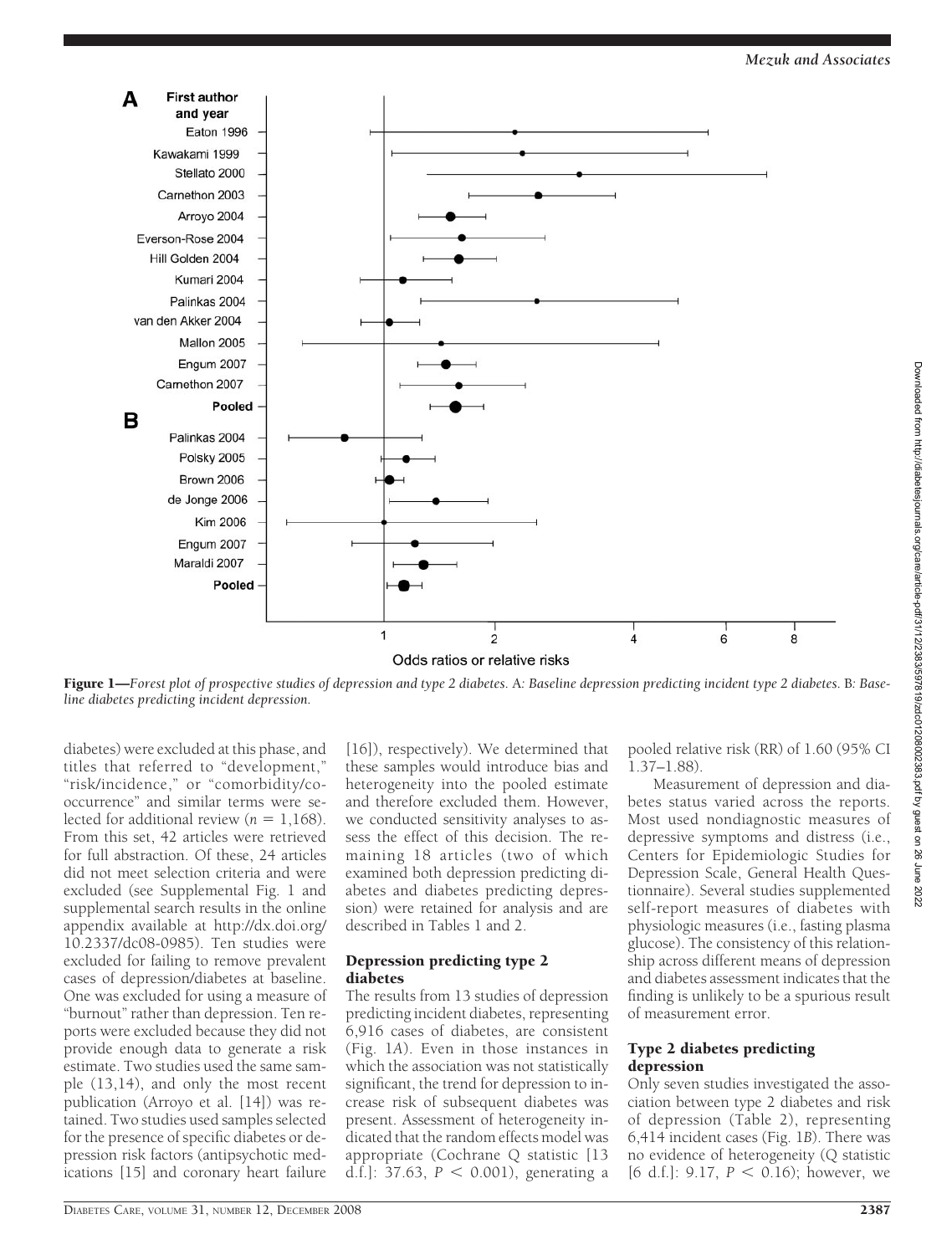present the random effects estimates to be consistent with the above analyses (the fixed-effects estimates did not differ substantially or change the interpretation of the findings; data not shown). There is only modest evidence to support the hypothesis that type 2 diabetes is a "depressogenic" condition that increases risk developing depression (RR 1.15, 95% CI 1.02–1.30).

## Moderating influences

We conducted a series of random effects subgroup analyses to explore whether the relation for depression predicting diabetes varied across demographic groups. The RR from studies that reported a mean (or median) age of  $\leq 50$  years (17–19) or that provided age-stratified results (20) was  $1.96$  ( $P < 0.001$ ), while the RR derived from studies with mean/median age  $\geq$ 50 years (14,21–25) or that provide age-stratified results was more modest  $(RR\ 1.50, P \leq 0.001)$  (two studies [26,27] did not provide mean/median age). The RR for women (derived only from six studies that excluded men [14,19] or provided sex-stratified estimates [20,23,25,27]) was 1.26 (95% CI 0.95– 1.67). The RR for men (derived from six studies that excluded women (21,26) or provided sex-stratified estimates) was 1.57 (1.24–1.99). The RR for studies that included primarily (95%) whites  $(14,21,27,28)$  was  $1.65$  ( $P < 0.004$ ). The RR for studies that included at least 10% African Americans (17–19,22,24) was  $similar (RR 1.79, P < 0.001)$  (four studies that either did not report racial/ethnic composition [20,23,25] or included only Asians [26] were excluded).

# Sensitivity analysis

We conducted a series of sensitivity analyses to assess the robustness of our findings. First, we assessed the influence of selecting the demographic-adjusted estimate for the main analyses by pooling estimates from the most- and least-adjusted models across the studies. For studies of depression predicting diabetes, the leastadjusted RR was 1.61 (95% CI 1.38– 1.88), and the most-adjusted (all 13 of which adjusted for adiposity) RR was 1.40 (1.21–1.61). For diabetes-predicting depression, the least-adjusted pooled RR was 1.20 (1.06–1.36) and the mostadjusted (only two of which adjusted for adiposity) RR was 1.09 (1.01–1.18). Second, we assessed the impact of excluding the Miller et al. (15) and Havranek et al. (16) studies (excluded because of sample



Figure 2—*Begg's funnel plot with 95% confidence limits.* A:*Depression predicting incident of type 2 diabetes.* B: *Type 2 diabetes predicting incident depression.*

selection criteria, described above). For depression predicting diabetes, inclusion of the antipsychotic medication use sample (15) slightly attenuated the pooled estimate (RR  $1.54, P < 0.001$ ). For diabetes-predicting depression, inclusion of the heart failure sample (16) did not alter the pooled estimate (RR 1.17,  $P \leq$ 0.012). We conducted analyses excluding studies that did not adjust for age (21,29), which slightly attenuated both sets of results (data not shown). For depression predicting diabetes, studies that used physiologic testing or clinical records to supplement diabetes measurement reported slightly smaller effects (RR 1.58) than those that relied only on self-report (RR 1.63), although both were statistically significant ( $\overline{P}$  < 0.001). Similarly, for diabetes-predicting depression, studies with clinical measures reported smaller effects (RR 1.11) than self-report only (RR 1.16), but these results were no

longer statistically significant  $(P < 0.26)$ . Finally, because both depression and diabetes can have extended prodromal periods, we excluded four samples that had short ( $\leq$ 5 years) follow-up periods (14,19,29,30). After excluding these studies, diabetes was no longer a significant predictor of depression (RR 1.09, 95% CI 0.96–1.25), but depression remained predictive of incident diabetes  $(1.64, 1.\overline{3}4 - 2.00)$ .

#### Assessment of publication bias

We found suggestive but not statistically significant evidence of publication bias for studies of depression predicting diabetes (Begg's corrected rank coefficient 1.40,  $P < 0.161$ , and Egger's test,  $P <$ 0.089) (Fig. 2) consistent with a previous meta-analysis (8). Using the fill and trim approach (12), which imputes estimates from hypothetical negative unpublished reports, the publication-bias corrected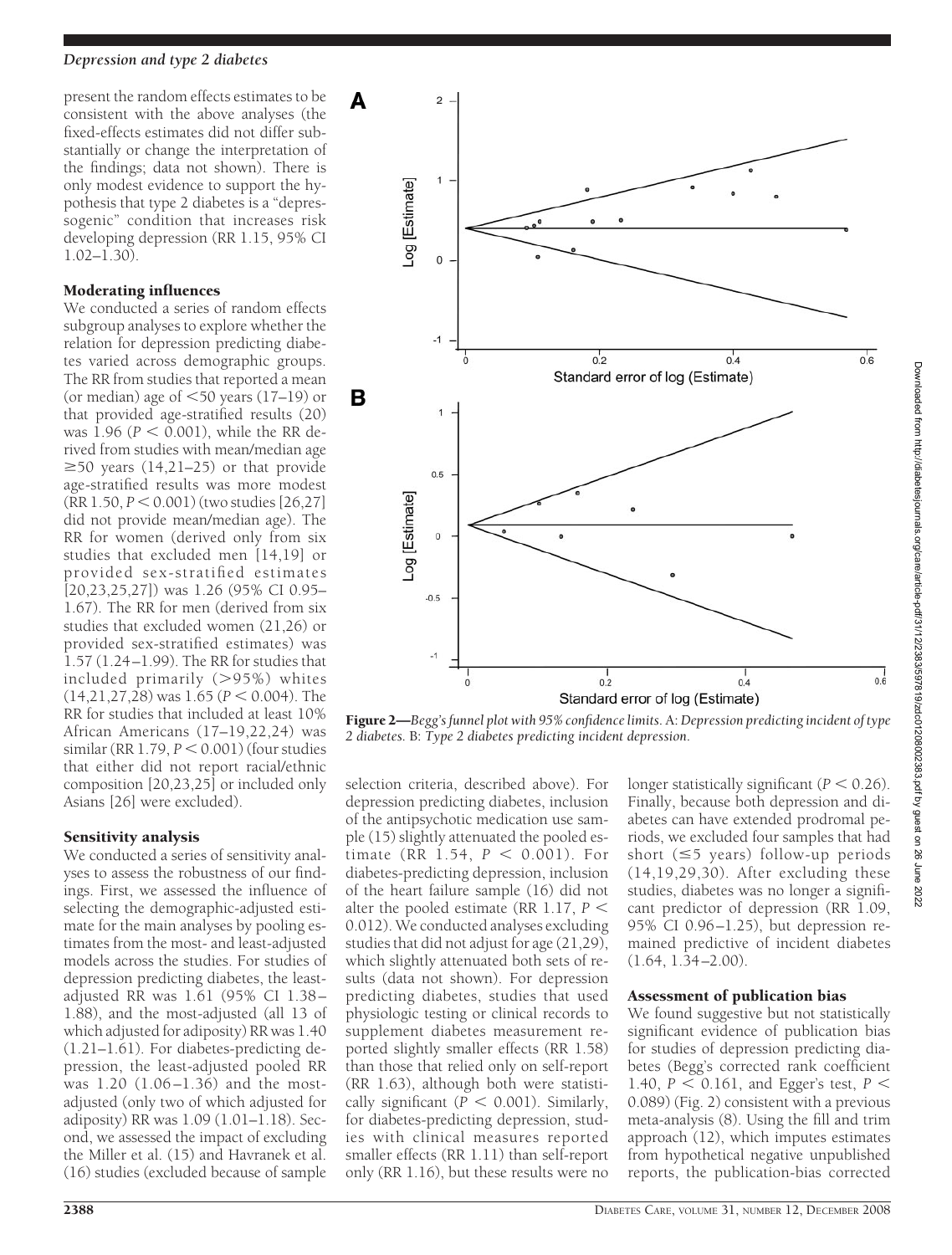risk estimate remained statistically significant (RR 1.42, 95% CI 1.20–1.67). There was no evidence, either from visual inspection of the funnel plot or the Begg's coefficient  $(0.30, P \le 0.76)$  of publication bias regarding studies of diabetespredicting depression.

**CONCLUSIONS** — There is a strong and robust association between depression and incidence of type 2 diabetes, but only a weak relation between diabetes and risk of depression. Early retrospective studies had suggested that the relationship between depression and diabetes was bi-directional, but prospective analyses were necessary to understand its natural history. In contrast to the reports of depression predicting diabetes, there was no evidence of heterogeneity or moderation of effect among the studies of diabetes predicting depression. Diabetes is a serious metabolic disorder that has lifechanging consequences for individuals affected by it. Depression is a complex condition characterized by disruptions in all facets of life—social, psychological, behavioral, and biological. The finding that depression is associated with a 60% increase in risk of developing type 2 diabetes rivals other known risk factors for this disease, such as smoking (31). Our findings suggest that there is only a modest association between diabetes and incidence of depression, but it is an understudied phenomenon, and it may be that competing risks for late-life depression (i.e., macrovascular disease, functional/cognitive decline) mask this relationship. Depression is also difficult to detect in older adults (32), and thus measurement error may partially explain why this association is so modest. The subgroup analyses suggest this relationship may vary by age and sex, and studies should focus on identifying groups in which this association is particularly robust to target prevention efforts.

Risk factor epidemiology can inform prioritization of prevention efforts through the notion of populationattributable risk (33). The populationattributable risk describes the magnitude of reduction in a given outcome expected if the effect of the risk factor were eliminated, assuming the risk factor is a necessary cause of the outcome. It is a function of the strength of the association and the prevalence of the risk factor. For example, atypical antipsychotic medications are associated with  $\sim$ 30% increased risk of type 2 diabetes (15), but use of these

agents is rare in the general population (prevalence  $\leq 1\%$ ), and thus the associated population-attributable risk is on the order of 0.5%. In contrast, the risk for diabetes associated with depression reported above coupled with a prevalence of 16% (2) is associated with a population-attributable risk of 9% because depression is much more common.

This analysis has strengths and limitations. The primary strengths are the expansive literature search and the explicit assessment of the bi-directionality of the depression-diabetes relationship, which previous reviews have not systematically evaluated. We also conducted sensitivity analyses to assess the robustness of our findings. The primary limitation stems from the quality of the included studies. There was evidence of heterogeneity and potential publication bias among the studies of depression predicting diabetes, and while we conducted a relatively broad search, by limiting it to only one database, we may have missed some reports. However, inclusion of the hypothetical missing negative studies still resulted in a statistically significant, albeit attenuated, pooled estimate of elevated risk of diabetes. Importantly, even this attenuated risk estimate was of greater magnitude than the pooled risk estimate of diabetes predicting depression. While we attempted to generate the total effect of the depression-diabetes relationship by selecting estimates adjusted primarily for demographic characteristics, adjustment for confounders varied, and thus our pooled analyses only approximate the total effect. We did not examine the role of diabetes complications in this analysis, although there is compelling evidence that depression is associated with poorer glycemic control (34) and increased risk of complications (35).

Research should move from epidemiologic investigations that have established this association and begin the process of empirically testing causal hypotheses. Many aspects of this relationship—most notably, whether treating depression lowers the increased risk of diabetes—have yet to be examined in a controlled manner, although there is suggestive evidence that antidepressant use is associated with elevated, not lowered, risk of diabetes, possibly an example of confounding by indication (36). The studies reviewed here demonstrate the importance of early detection of depression and the important role of primary care physicians in careful monitoring of the physiological consequences and correlates of psychiatric disorders.

**Acknowledgments**— This study was supported by National Institute of Mental Health grants T32-MH14592, R01-MH47447, and F31-MH78443 and the Robert Wood Johnson Health and Society Scholars program.

#### **References**

- 1. American Diabetes Association: Diabetes Fact Sheet. Available from http://wwwdiabetesorg/about-diabetesjsp, 2005. Accessed 1 May 2008
- 2. Kessler R, Berglund P, Delmer O, Jin R, Merikangas K, Walters EE: Lifetime prevalence and age-of-onset distributions of DSM-IV disorders in the National Comorbidity Survey Replication. *Arch Gen Psychiatry* 62:593–602, 2005
- 3. Strine T, Mokdad A, Dube S, Balluz L, Gonzalez O, Berry J, Manderscheid R, Kroenke K: The association of depression and anxiety with obesity and unhealthy behaviors among community-dwelling US adults. *Gen Hosp Psychiatry* 30:127– 137, 2008
- 4. Weber B, Schweiger U, Deuschle M, Heuser I: Major depression and impaired glucose tolerance. *Exp Clin Endocrinol Diabetes* 108:187–190, 2000
- 5. Golden SH: A review of the evidence for a neuroendocrine link between stress, depression and diabetes mellitus. *Curr Diabetes Rev* 3:252–259, 2007
- 6. Camus V, Kraehenbuhl H, Preisig M, Bula C, Waeber G: Geriatric depression and vascular diseases: what are the links? *J Affect Disord* 81:1–16, 2004
- 7. Anderson R, Freedland K, Clouse R, Lustman P: The prevalence of comorbid depression in adults with diabetes: a metaanalysis. *Diabetes Care* 24:1069–1078, 2001
- 8. Knol M, Twisk J, Beekman A, Heine R, Snoek F, Pouwer F: Depression as a risk factor for the onset of type 2 diabetes mellitus:ameta-analysis.*Diabetologia*49:837– 845, 2006
- 9. Lipsey M, Wilson D: *Practical Meta-Analysis.* Thousand Oaks, CA, Sage Publications, 2001
- 10. DerSimonian R, Laird N: Meta-analysis in clinical trials. *Control Clin Trials* 7:177– 188, 1986
- 11. Berlin J: Benefits of heterogeneity in metaanalysis of data from epidemiologic studies. *Am J Epidemiol* 142:383–387, 1995
- 12. Duval S, Tweedie R: Trim and fill: a simple funnel-plot-based approach of testing and adjusting for publication bias in meta-analysis. *Biometrics* 56:455–463, 2000
- 13. Saydah S, Brancati F, Golden S, Fradkin J, Harris M: Depressive symptoms and the risk of type 2 diabetes mellitus in a US